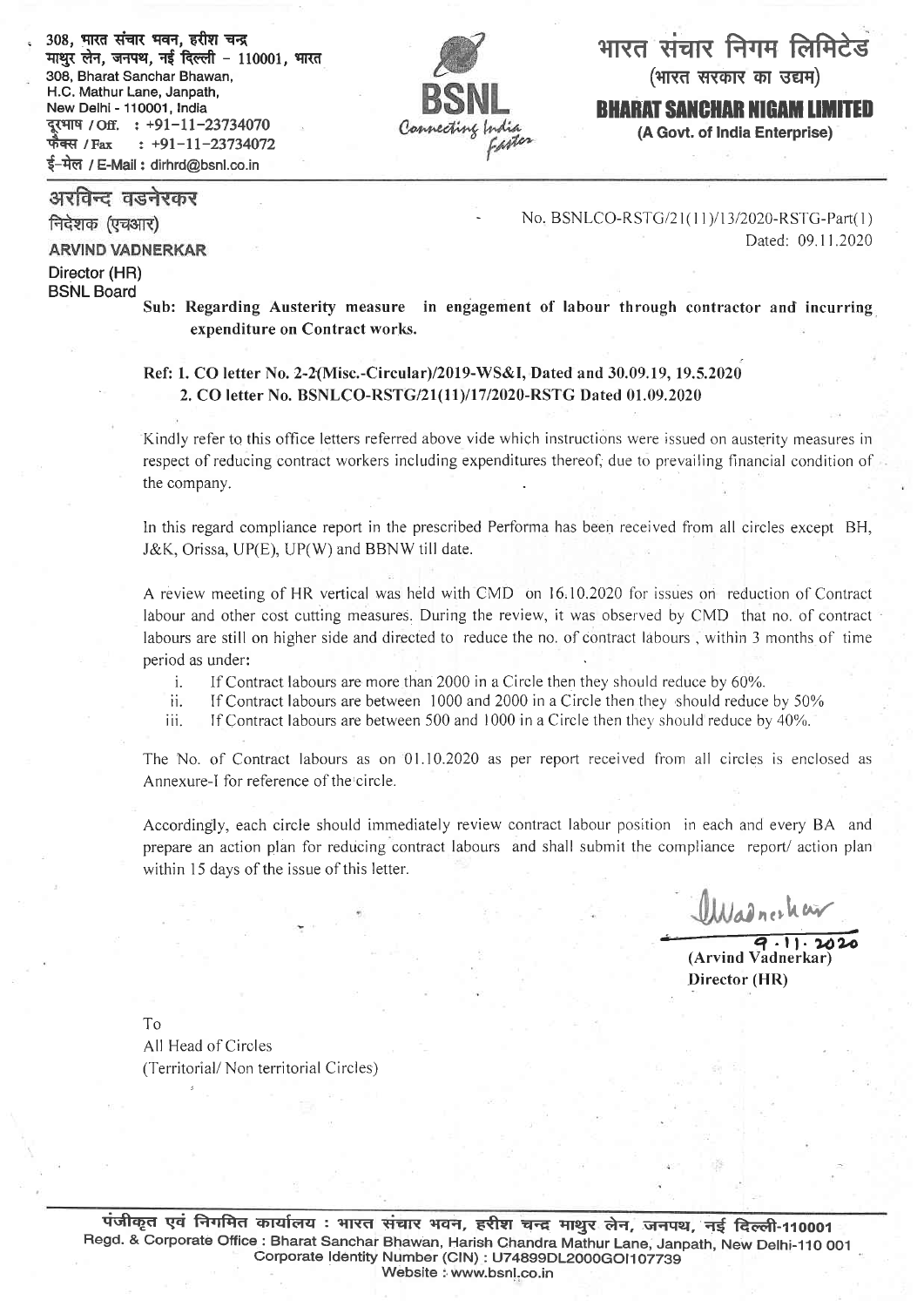Annexure-I

|                          |             | Total contract worker as on<br>30.09.19               |                 |                             | No. of contract labour reduced<br>from 01.10.19 to 30.09.20 |                 |                             | Contract labour as on 01.10.20                        |                  |                             |         |
|--------------------------|-------------|-------------------------------------------------------|-----------------|-----------------------------|-------------------------------------------------------------|-----------------|-----------------------------|-------------------------------------------------------|------------------|-----------------------------|---------|
| Sr. No.                  | Circle      | House<br>Keeping+<br><b>R&amp;M+</b><br><b>Others</b> | <b>Security</b> | Total<br>contract<br>labour | House<br>Keeping+<br><b>R&amp;M+</b><br>Others              | <b>Security</b> | Total<br>contract<br>labour | House<br>Keeping+<br><b>R&amp;M+</b><br><b>Others</b> | Security         | Total<br>contract<br>labour | Remarks |
| $\mathbf{1}$             | AN          | $^{\circ}$ 155                                        | $\mathbf{O}$    | 155                         | 0                                                           | $\bf{0}$        | $\mathbf 0$                 | 155                                                   | $\overline{0}$   | 155                         |         |
| $\overline{2}$           | AS          | 133                                                   | 251             | 384                         | 89                                                          | 222             | 311                         | 44                                                    | 29               | 73                          |         |
| 3                        | AP          | 12                                                    | 14              | 26                          | 10                                                          | 8               | 18                          | $\overline{2}$                                        | 6                | 8                           |         |
| $\overline{4}$           | <b>BR</b>   | 12                                                    | 40              | 52                          | $\overline{0}$                                              | $\mathbf 0$     | $\mathbf{0}$                | 12                                                    | 40               | 52                          |         |
| 5                        | CG          | 886                                                   | 41              | 927                         | 440                                                         | 22              | 462                         | 446                                                   | 19               | 465                         |         |
| $\overline{6}$           | GJ          | 179                                                   | 155             | 334                         | 114                                                         | 33              | 147                         | 65                                                    | 122              | 187                         |         |
| $\overline{\mathcal{L}}$ | HR          | 2044                                                  | 280             | 2324                        | 84                                                          | 110             | 194                         | 1960                                                  | 170              | 2130                        |         |
| 8                        | HP          | 125                                                   | 62              | 187                         | $\overline{4}$                                              | 13              | 17                          | 121                                                   | 49               | 170                         |         |
| 9                        | JΚ          | 709                                                   | 260             | 969                         | $-35$                                                       | 252             | 217                         | 744                                                   | 8                | 752                         |         |
| 10                       | <b>JHK</b>  | 601                                                   | 106             | 707                         | 133                                                         | 83              | 216                         | 468                                                   | 23               | 491                         |         |
| 11                       | KR          | 5893                                                  | 1532            | 7425                        | 2978                                                        | 507             | 3485                        | 2915                                                  | 1025             | 3940                        |         |
| 12                       | <b>KTK</b>  | 3334                                                  | 338             | 3672                        | 2025                                                        | $-130$          | 1895                        | 1309                                                  | 468              | 1777                        |         |
| 13                       | МP          | 911                                                   | 107             | 1018                        | 856                                                         | 55              | 911                         | 55                                                    | 52               | 107                         |         |
| 14                       | MН          | 1407                                                  | 158             | 1565                        | 20                                                          | $-2$            | 18                          | 1387                                                  | 160              | 1547                        |         |
| 15                       | $NE-1$      | 228                                                   | 138             | 366                         | 59                                                          | 36              | 95                          | 169                                                   | 102              | 271                         |         |
| 16                       | NE-II       | 296                                                   | 46              | 342                         | $\overline{2}$                                              | 46              | 48                          | 294                                                   | $\boldsymbol{0}$ | 294                         |         |
| 17                       | OR          | 2521                                                  | 34              | 2555                        | $\mathbf 0$                                                 | $\overline{0}$  | $\overline{0}$              | 2521                                                  | 34               | 2555                        |         |
| 18                       | PB          | 1489                                                  | 59              | 1548                        | 417                                                         | 24              | 441                         | 1072                                                  | 35               | 1107                        |         |
| 19                       | RJ          | 760                                                   | 81              | 841                         | 421                                                         | 45              | 466                         | 339                                                   | 36               | 375                         |         |
| 20                       | <b>TN</b>   | 5329                                                  | 932             | 6261                        | 3130                                                        | 853             | 3983                        | 2199                                                  | 79               | 2278                        |         |
| 21                       | <b>TEL</b>  | 10                                                    | $\,0$           | 10                          | $1\,$                                                       | $\overline{0}$  | $\mathbf{1}$                | 9                                                     | $\overline{0}$   | 9                           |         |
| 22                       | <b>UPE</b>  | 154                                                   | 1963            | 2117                        | $\boldsymbol{0}$                                            | 68              | 68                          | 154                                                   | 1895             | 2049                        |         |
| 23                       | <b>UPW</b>  | 144                                                   | 24              | 168                         | $\boldsymbol{0}$                                            | $\overline{0}$  | $\overline{0}$              | 144                                                   | 24               | 168                         |         |
| 24                       | UK          | 664                                                   | 83              | 747                         | 88                                                          | 37              | 125                         | 576                                                   | 46               | 622                         |         |
| 25                       | <b>WB</b>   | 2206                                                  | 1313            | 3519                        | 707                                                         | 1187            | 1894                        | 1499                                                  | 126              | 1625                        |         |
| 26                       | <b>CHTD</b> | 894                                                   | 660             | 1554                        | 578                                                         | 472             | 1050                        | 316                                                   | 188              | 504                         |         |
| 27                       | KolTD       | 4464                                                  | 813             | 5277                        | 503                                                         | 60              | 563                         | 3961                                                  | 753              | 4714                        |         |

 $\mathbb{R}^3$